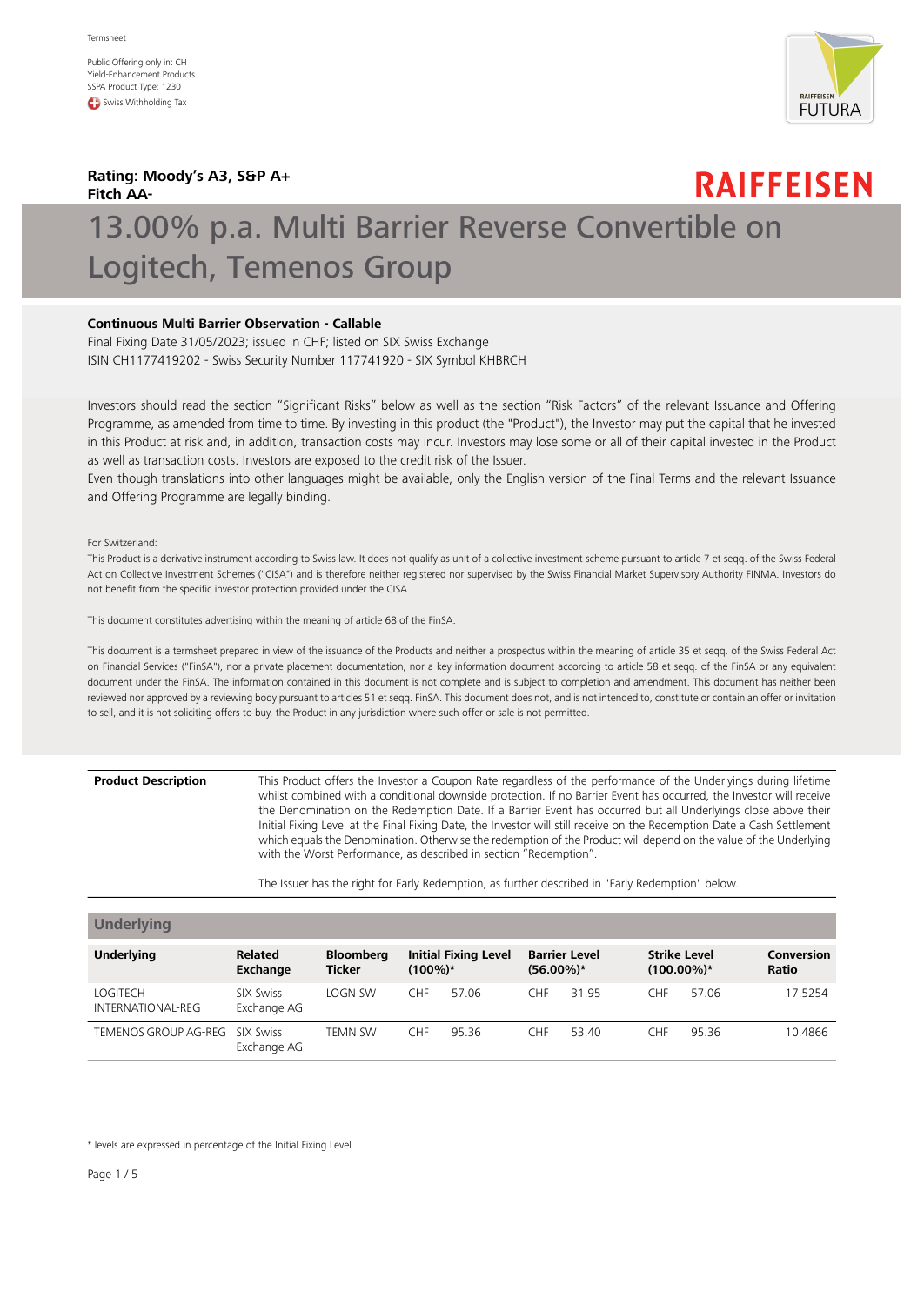| <b>Product Details</b>                         |                                                            |                                                                                                                              |                           |                                                                                                                                                                                                                                                                                                                                                           |
|------------------------------------------------|------------------------------------------------------------|------------------------------------------------------------------------------------------------------------------------------|---------------------------|-----------------------------------------------------------------------------------------------------------------------------------------------------------------------------------------------------------------------------------------------------------------------------------------------------------------------------------------------------------|
| Swiss Security Number                          | 117741920                                                  |                                                                                                                              |                           |                                                                                                                                                                                                                                                                                                                                                           |
| <b>ISIN</b>                                    | CH1177419202                                               |                                                                                                                              |                           |                                                                                                                                                                                                                                                                                                                                                           |
| SIX Symbol                                     | <b>KHBRCH</b>                                              |                                                                                                                              |                           |                                                                                                                                                                                                                                                                                                                                                           |
| <b>Issue Price</b>                             | 100.00%                                                    |                                                                                                                              |                           |                                                                                                                                                                                                                                                                                                                                                           |
| <b>Issue Size</b>                              |                                                            | CHF 10'000'000 (can be increased at any time)                                                                                |                           |                                                                                                                                                                                                                                                                                                                                                           |
| Denomination                                   | CHF 1'000                                                  |                                                                                                                              |                           |                                                                                                                                                                                                                                                                                                                                                           |
| Settlement Currency                            | CHF                                                        |                                                                                                                              |                           |                                                                                                                                                                                                                                                                                                                                                           |
| Coupon Rate                                    | 13.00% p.a.<br>Interest Component                          | The Coupon Rate is split in two components for Swiss taxation purposes:<br>Option Premium Component                          | 0.00% p.a.<br>13.00% p.a. |                                                                                                                                                                                                                                                                                                                                                           |
| Coupon Amount(s) and Coupon<br>Payment Date(s) |                                                            | CHF 32.50 paid on 07/09/2022<br>CHF 32.50 paid on 07/12/2022<br>CHF 32.50 paid on 07/03/2023<br>CHF 32.50 paid on 07/06/2023 |                           | In case no Early Redemption has occurred, the following applies. The Coupon Amount(s) per Product will be paid<br>in the Settlement Currency on the respective Coupon Payment Date(s). Following Business Day Convention applies.                                                                                                                         |
| <b>Dates</b>                                   |                                                            |                                                                                                                              |                           |                                                                                                                                                                                                                                                                                                                                                           |
| Subscription Start Date                        | 20/05/2022                                                 |                                                                                                                              |                           |                                                                                                                                                                                                                                                                                                                                                           |
| Subscription End Date                          |                                                            | 27/05/2022 15:00 CEST                                                                                                        |                           |                                                                                                                                                                                                                                                                                                                                                           |
| Initial Fixing Date                            | 27/05/2022                                                 |                                                                                                                              |                           |                                                                                                                                                                                                                                                                                                                                                           |
| Issue Date                                     | 07/06/2022                                                 |                                                                                                                              |                           |                                                                                                                                                                                                                                                                                                                                                           |
| First Exchange Trading Date                    |                                                            | 07/06/2022 (anticipated)                                                                                                     |                           |                                                                                                                                                                                                                                                                                                                                                           |
| Last Trading Day/Time                          | 31/05/2023 / Exchange market close                         |                                                                                                                              |                           |                                                                                                                                                                                                                                                                                                                                                           |
| Final Fixing Date                              | 31/05/2023 (subject to Market Disruption Event provisions) |                                                                                                                              |                           |                                                                                                                                                                                                                                                                                                                                                           |
| Redemption Date                                |                                                            | 07/06/2023 (subject to Settlement Disruption Event provisions)                                                               |                           |                                                                                                                                                                                                                                                                                                                                                           |
| Early Redemption Observation                   |                                                            | <b>Early Redemption Observation Date</b>                                                                                     |                           | <b>Early Redemption Date</b>                                                                                                                                                                                                                                                                                                                              |
| and Early Redemption Dates                     | 1                                                          | 30/11/2022                                                                                                                   |                           | 07/12/2022                                                                                                                                                                                                                                                                                                                                                |
|                                                | 2                                                          | 28/02/2023                                                                                                                   |                           | 07/03/2023                                                                                                                                                                                                                                                                                                                                                |
|                                                |                                                            |                                                                                                                              |                           | If any of the above-mentioned Early Redemption Observation Dates is not an Exchange Business Day for an Underlying,<br>the next following Exchange Business Day for that Underlying shall be the respective Early Redemption Observation<br>Date. General Terms and Conditions apply also to the Early Redemption Observation Dates as if they were Final |

## **Redemption**

Day will apply.

In case no Early Redemption has occurred, the following applies. The Coupon Amount(s) per Product will be paid in any case at the respective Coupon Payment Date(s). In addition the Investor is entitled to receive from the Issuer on the Redemption Date per Product:

Fixing Dates. If any of the above-mentioned Early Redemption Dates is not a Business Day, the next following Business

| Scenario 1           | If a Barrier Event has NOT occurred, the Investor will receive a Cash Settlement in the Settlement Currency equal to:<br>Denomination                                                                                                                                                                                                                                                                                                                                                                                                                                                                                                                                                                                 |  |  |
|----------------------|-----------------------------------------------------------------------------------------------------------------------------------------------------------------------------------------------------------------------------------------------------------------------------------------------------------------------------------------------------------------------------------------------------------------------------------------------------------------------------------------------------------------------------------------------------------------------------------------------------------------------------------------------------------------------------------------------------------------------|--|--|
| Scenario 2           | If a Barrier Event has occurred and<br>If the Final Fixing Level of the Underlying with the Worst Performance is at or below the respective Strike<br>a.<br>Level, the Investor will receive a round number (i.e. Conversion Ratio) of the Underlying with the Worst<br>Performance per Product. Any potential fractional Conversion Ratio entitlements (Fraction of Underlyings)<br>will be paid in cash, based on the Final Fixing Level. Fractions of Underlyings will not be cumulated.<br>If the Final Fixing Level of the Underlying with the Worst Performance is above the respective Strike Level,<br>b.<br>the Investor will receive a Cash Settlement in the Settlement Currency equal to:<br>Denomination |  |  |
| Initial Fixing Level | Official close of the respective Underlying on the Initial Fixing Date on the Related Exchange, as determined by the<br>Calculation Agent.                                                                                                                                                                                                                                                                                                                                                                                                                                                                                                                                                                            |  |  |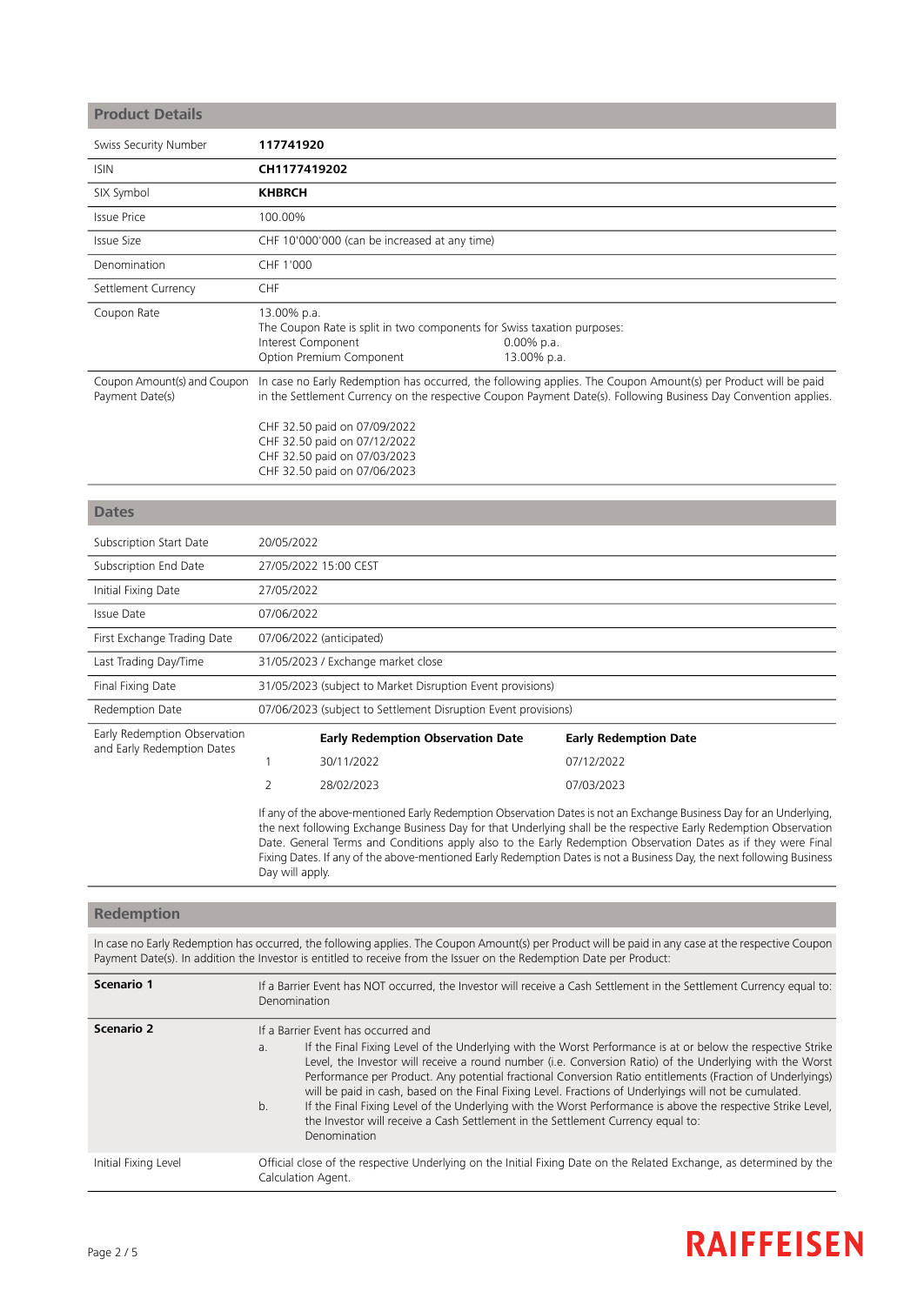| Final Fixing Level         | Official close of the respective Underlying on the Final Fixing Date on the Related Exchange, as determined by the<br>Calculation Agent.                                                                                                                                                           |
|----------------------------|----------------------------------------------------------------------------------------------------------------------------------------------------------------------------------------------------------------------------------------------------------------------------------------------------|
| Worst Performance          | For each Underlying the performance is calculated by dividing its Final Fixing Level by the respective Initial Fixing<br>Level. The Worst Performance corresponds to the lowest of all so calculated values, as determined by the Calculation<br>Agent.                                            |
| Barrier Event              | A Barrier Event shall be deemed to occur if at any time on any Exchange Business Day during the Barrier Observation<br>Period the level of at least one of the Underlyings' prices has been traded at or below the respective Barrier Level,<br>as reasonably determined by the Calculation Agent. |
| Early Redemption           | On each Early Redemption Observation Date, the Issuer has the right, but not the obligation to call all Products for<br>Early Redemption on the respective Early Redemption Date.                                                                                                                  |
|                            | On the respective Early Redemption Date the Investor will receive a Cash Settlement in the Settlement Currency<br>equal to the Denomination, plus the Coupon Amount for the respective Coupon Payment Date. No further payments<br>will be made thereafter.                                        |
| Barrier Observation Period | 27/05/2022 - 31/05/2023                                                                                                                                                                                                                                                                            |

## **General Information**

| Issuer                  | Raiffeisen Switzerland Cooperative, St. Gallen, Switzerland<br>(Rating: Moody's A3, Standard & Poor's A+, Fitch AA-, Supervisory Authority: FINMA)                                                                                                                                                                                                                                                   |
|-------------------------|------------------------------------------------------------------------------------------------------------------------------------------------------------------------------------------------------------------------------------------------------------------------------------------------------------------------------------------------------------------------------------------------------|
| Lead Manager            | Raiffeisen Switzerland Cooperative, St. Gallen, Switzerland                                                                                                                                                                                                                                                                                                                                          |
| Calculation Agent       | Raiffeisen Switzerland Cooperative, St. Gallen, Switzerland                                                                                                                                                                                                                                                                                                                                          |
| Paying Agent            | Raiffeisen Switzerland Cooperative, St. Gallen, Switzerland                                                                                                                                                                                                                                                                                                                                          |
| Distribution Fees       | Up to 0.75% (incl. VAT, if any. Reference is made to section "Remunerations to Third Parties" herein and to the<br>General Terms and Conditions of the Programme.)                                                                                                                                                                                                                                   |
| Listing/Exchange        | SIX Swiss Exchange AG; traded on SIX Swiss Exchange - Structured Products<br>There is no obligation of the Issuer and/or the Lead Manager or any third party to list the Product or apply for<br>admission to trading at issuance or during the term of the Product. In case of a listed/admitted Product, there is no<br>obligation to maintain a listing/admission during the term of the Product. |
| Secondary Market        | Daily price indications will be available from 09:15 - 17:15 CET on www.raiffeisen.ch/structuredproducts, Refinitiv<br>[SIX Symbol]=LEOZ or [ISIN]=LEOZ and Bloomberg [ISIN] Corp.                                                                                                                                                                                                                   |
| Quoting Type            | Secondary market prices are quoted dirty; accrued interest is included in the prices.                                                                                                                                                                                                                                                                                                                |
| Quotation Type          | Secondary market prices are quoted in percentage.                                                                                                                                                                                                                                                                                                                                                    |
|                         | Coupon Day Count Convention 30/360; Unadjusted; Accruing during each coupon period (including start and excluding end date).                                                                                                                                                                                                                                                                         |
| Settlement Type(s)      | Cash Settlement or Delivery of Underlying                                                                                                                                                                                                                                                                                                                                                            |
| Minimum Investment      | CHF 1'000                                                                                                                                                                                                                                                                                                                                                                                            |
| Minimum Trading Lot     | CHF 1'000                                                                                                                                                                                                                                                                                                                                                                                            |
| Clearing                | SIX SIS Ltd, Euroclear, Clearstream                                                                                                                                                                                                                                                                                                                                                                  |
| Depository              | SIX SIS Ltd                                                                                                                                                                                                                                                                                                                                                                                          |
| Public Offering only in | Switzerland                                                                                                                                                                                                                                                                                                                                                                                          |
| Form                    | Uncertificated Securities                                                                                                                                                                                                                                                                                                                                                                            |
|                         |                                                                                                                                                                                                                                                                                                                                                                                                      |

The definition "Issuing Party/Parties" as used herein, means the Issuer, as indicated in section "General Information".

| <b>Taxation Switzerland</b>                                                             |                                                                                                                                                                                                                                                                                                                                                                                                                                                                                                                                                        |
|-----------------------------------------------------------------------------------------|--------------------------------------------------------------------------------------------------------------------------------------------------------------------------------------------------------------------------------------------------------------------------------------------------------------------------------------------------------------------------------------------------------------------------------------------------------------------------------------------------------------------------------------------------------|
| Swiss Federal Stamp Duty                                                                | Secondary market transactions are not subject to Swiss stamp duty. The possible Delivery of the Underlying may be<br>subject to Swiss stamp duty.                                                                                                                                                                                                                                                                                                                                                                                                      |
| Swiss Federal Income Tax<br>(for private investors with tax<br>domicile in Switzerland) | For private investors with tax domicile in Switzerland holding the Product as part of their private property, the Interest<br>Component of the coupon on the respective payment date(s) is subject to the Federal Direct Tax. The Option Premium<br>Component is considered as a capital gain and is therefore tax exempt for such Investors.<br>The tax treatment regarding the cantonal and communal income taxes can differ from the tax treatment regarding<br>the Federal Direct Tax. But in general the income tax treatments are corresponding. |
| Swiss Withholding Tax                                                                   | The following part(s) of the Product is/are subject to the Swiss Withholding Tax: the Interest Component of the<br>coupon on its respective payment date.                                                                                                                                                                                                                                                                                                                                                                                              |

The tax information provided herein is a non-binding summary and only provides a general overview of the potential Swiss tax consequences linked to this Product at the time of issue. Tax laws and tax interpretation may change at any time, possibly with retroactive effect.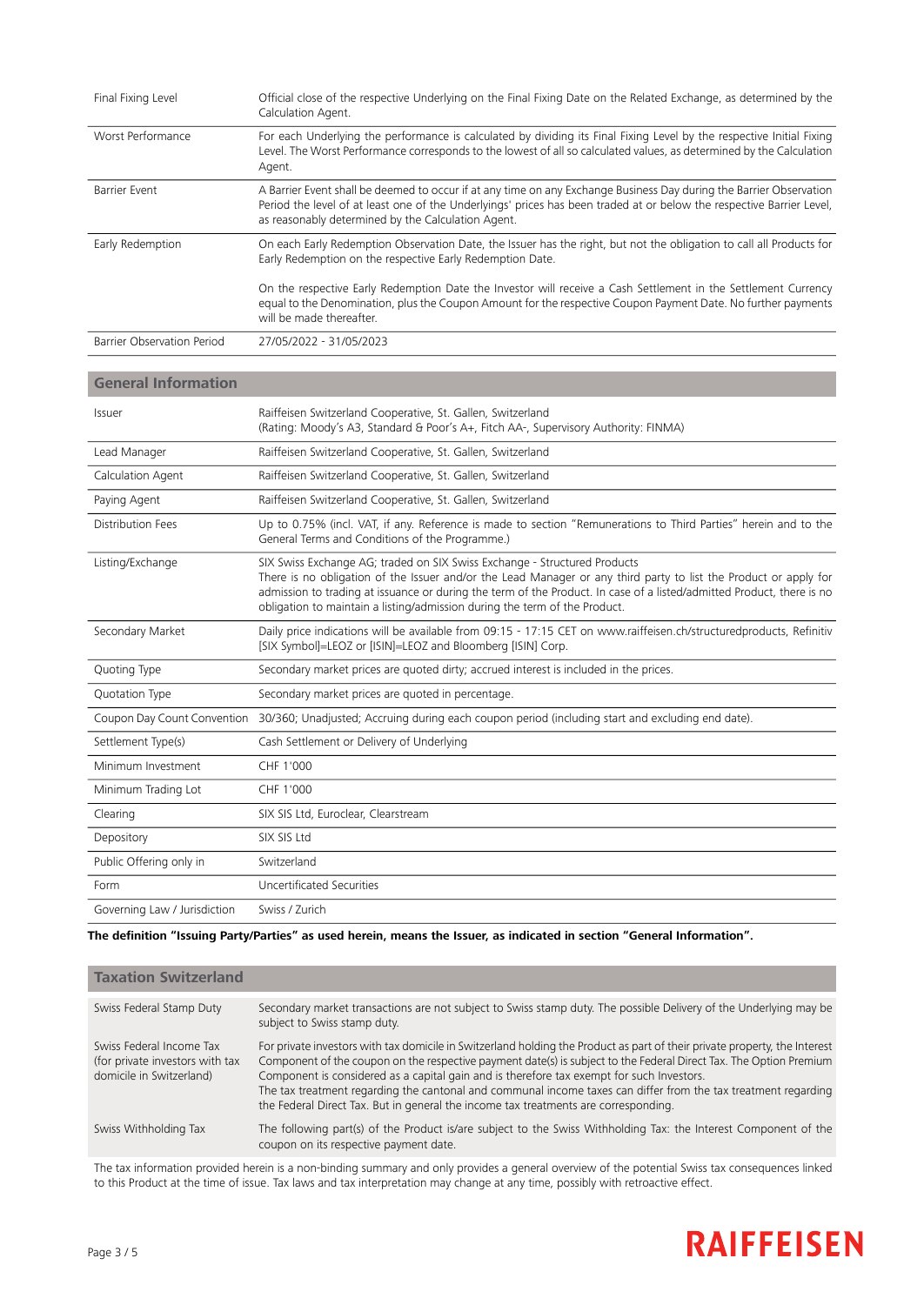Investors and prospective Investors are advised to consult with their tax advisers with respect to the Swiss tax consequences of the purchase, ownership, disposition, lapse or exercise or redemption of a Product in light of their particular circumstances. The Issuing Parties and the Lead Manager hereby expressly exclude any liability in respect of any possible tax implications.

### **Product Documentation**

It is intended that the Products will be issued under a base prospectus ("Base Prospectus") as per article 45 FinSA approved by SIX Exchange Regulation AG ("SIX Exchange Regulation") in its capacity as Swiss Prospectus Office. Only the Final Terms, which will be available no later than on the Issue Date, together with the Base Prospectus of the relevant Issuance and Offering Programme (the "Programme") dated 08 November 2021 containing all further relevant terms and conditions, shall form the entire and legally binding documentation for this Product ("Product Documentation"). The Final Terms will be registered with SIX Exchange Regulation in its capacity as Swiss Prospectus Office. The Final Terms should always be read together with the Base Prospectus. Definitions used in this Termsheet, but not defined herein, shall have the meaning given to them in the Final Terms and the Base Prospectus. Even though a translation into other languages might be available, only the English version of the Final Terms jointly with the Base Prospectus are legally binding.

The Products may be offered, sold or advertised, directly or indirectly, in Switzerland to retail clients (Privatkundinnen und -kunden) in the meaning of the FinSA ("Retail Clients") in accordance with the FinSA.

A Swiss key information document / key information document in accordance with Regulation (EU) No 1286/2014 (PRIIPs Regulation) has been prepared in relation to the Products and may be obtained, free of charge, upon request from the Lead Manager (see the contact details below).

Notices to Investors in connection with this Product shall be validly given in accordance with the terms and conditions of the Programme. In addition, any changes with regard to the terms and conditions of this Product will be published on the relevant Termsheet on www.raiffeisen.ch/structuredproducts, or for listed products, in any other form as permitted by the rules and regulations of the SIX Exchange Regulation AG. Notices to Investors relating to the Issuing Parties will be published on www.raiffeisen.ch/structuredproducts and/or on the web page of the respective Issuing Party.

Insofar as this publication contains information relating to a Packaged Retail and Insurance-based Investment Product (PRIIP), a Key Information Document in accordance with Regulation (EU) No 1286/2014 (PRIIPs Regulation) is available and can be obtained from www.priipkidportal.com.

During the whole term of this Product, the Product Documentation can be ordered free of charge from the Lead Manager Raiffeisen Switzerland Cooperative, The Circle 66, 8058 Zurich-Airport (Switzerland), via telephone (+41 (0)44 226 72 20\*) or via e-mail (structuredproducts@raiffeisen.ch). Please note that all calls made to numbers marked with an asterisk (\*) are recorded.

### **Significant Risks**

Prospective Investors should ensure that they fully understand the nature of this Product and the extent of their exposure to risks and they should consider the suitability of this Product as an investment in the light of their own circumstances and financial condition. Products involve a high degree of risk, including the potential risk of expiring worthless. Potential Investors should be prepared in certain circumstances to sustain a total loss of the capital invested to purchase this Product as well as the transaction costs. Prospective Investors shall consider the following important risk factors and read the section "Risikofaktoren" of the Programme for details on all other risk factors to be considered.

This is a structured product involving derivative components. Investors should make sure that their advisors have verified that this Product is suitable for their portfolio taking into account the investor's financial situation, investment experience and investment objectives.

The terms and conditions of the Product may be subject to adjustments during the lifetime of the Product as set out in the Programme.

**Product Specific Risks**: To the extent that this Product is not capital protected, investors may lose some or all of their investment as well as the transaction costs as they are fully exposed to the performance of the Underlyings. The Product does not confer any claim to receive rights and/or payments of the Underlying, such as dividend payments, unless explicitly stated in the documentation governing the Product. Please refer to the Product Documentation as regards the further Product specific risk factors to be taken into account.

**Issuer Risk**: Investors are exposed to the credit risk of the Issuer. If the Issuer is not able to make a payment or becomes insolvent, investors could lose some or all of their investment.

**Market Risk**: Market risk may have a negative impact on the value of and the return on an investment in the Product. Market risk is the risk associated with the effect of changes in market factors such as interest and foreign exchange rates, equity and commodity prices, credit spreads or implied volatilities, on the value of assets and liabilities held for both the short and long term. Market risk may also lead to an early redemption of the Product (e.g. in the event of a hedging disruption).

**Liquidity Risk**: The Issuer or, as the case may be, the guarantor or a third party appointed by the Issuer or guarantor, if any, intends to act as market maker in relation to the Product and it will use commercially reasonable efforts to provide indicative bid and offer prices for the Product on a regular basis under normal market conditions. However, such market maker does not have an obligation to provide prices for the Product. Liquidity of the Product in the secondary market may be limited and an active trading market for the Product may not develop. Accordingly, investors may not be able to sell their Product.

**Currency Risk**: If the investor's reference currency is different from the currency, in which the Product is denominated, the investor bears the currency risk between the two currencies. The fluctuations in exchange rates could have an adverse effect on the value of or return on an investment in the Product, even if the redemption amount would otherwise provide for a positive return. If the Underlyings are calculated in a currency different from the Currency of the Product, the conversion into the Currency of the Product will be carried out at the relevant exchange rate.

**Early Termination and Reinvestment Risk**: The Product may be redeemed prior to its maturity (be it by declaration of the issuer or as a result of certain events specified in the terms of the Product) and investors must consider that in case of such an early redemption, investors will not receive any further coupon payments after the occurrence of the early redemption and the early redemption amount may be significantly below the issue / purchase price paid and the redemption amount payable at maturity. Investors may not be able to reinvest the early redemption amount in a financial instrument with the same profit potential and additional transaction costs may be incurred as a consequence of a reinvestment of the early redemption amount.

**Illiquidity of Underlying**: One or, if applicable, more of the Underlyings might be or become illiquid over the life time of the Product. Illiquidity of an Underlying might lead to larger bid/offer spreads of the Product and/or to an extended time period for buying and/or selling the Underlying respective to acquire, unwind or dispose of the hedging transaction(s) or asset(s) or to realise, recover or remit the proceeds of such hedging transaction(s) or asset(s) which might implicate a postponed redemption or delivery and/or a modified redemption amount, as reasonably determined by the Calculation Agent.